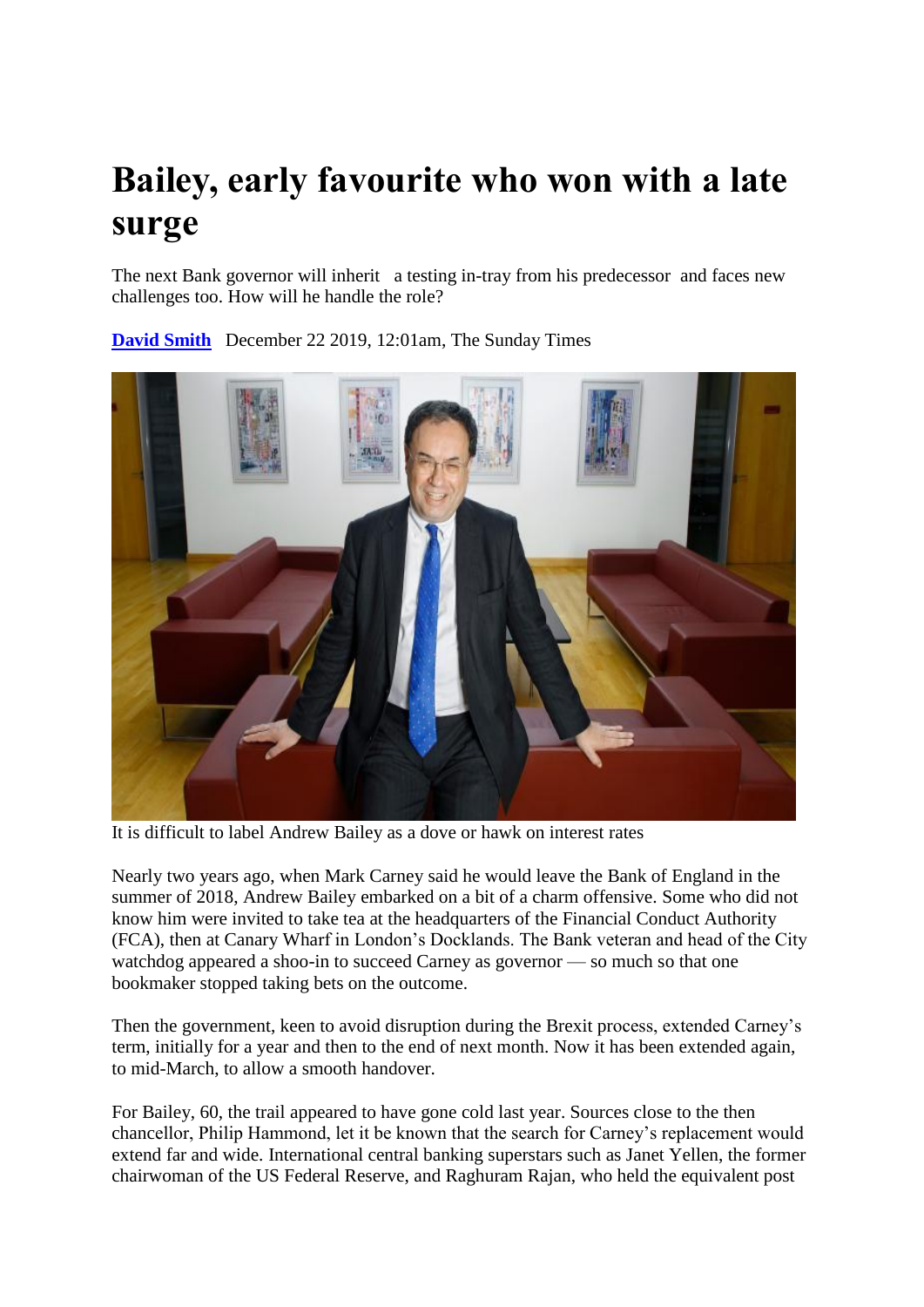in India, were mentioned. The aim was to demonstrate post-Brexit Britain's pulling power with a governor whose words would make the financial world sit up and take notice. The appointment of a firm of headhunters with all female partners also appeared to point the way to the Bank's first woman governor.

Now that the process has come full circle to Bailey, whose appointment was announced on Friday, the reaction of most people close to the Bank is relief. Bailey is one of theirs; Bank and Treasury officials are happy with the move. UK Finance, which represents the banking and financial industry, said he was "ideally placed to oversee financial stability and monetary policy through a potentially challenging time for the UK economy".

Silvia Dall'Angelo, a senior economist at Hermes Investment Management, hailed Bailey's "unparalleled experience with respect to monetary policy and financial regulation".

The election had opened up the possibility, however slim, of a Labour favourite as governor, while there were worries that a Boris Johnson government would opt for an openly Brexiteer governor. Though the successful candidate's views on Brexit were played down on Friday by Sajid Javid, the chancellor, there has been speculation that the former deputy governor Dame Minouche Shafik was ruled out because of her anti-Brexit views.

When Carney took over in summer 2013, the economy was getting back into its stride after a slow post-crisis recovery, and the question was how soon interest rates could be raised. Bank caution and Brexit got in the way of higher rates, and Carney decided his priorities were strengthening the banking and financial system and reorganising the Old Lady of Threadneedle Street.

Bailey faces a different set of challenges. Though figures on Friday showed a small upgrading of third-quarter growth from 0.3% to 0.4%, the economy has had its weakest two years since the crisis. Last week, two of the nine members of the Bank's monetary policy committee (MPC) voted to cut rates. They are gloomy about the prospects of the economy returning to stronger growth.

"The confirmation that Andrew Bailey will take over from Mark Carney doesn't change the outlook for monetary policy," said Paul Dales of Capital Economics.

"But Bailey will face many challenges during his eight-year term, such as navigating the choppy waters of Brexit and dealing with the next downturn with not much ammunition in the policy arsenal."

Martin Beck of Oxford Economics agrees: "Bailey will also need to tackle new problems, including the run-down of the Bank's balance sheet, overseeing the financial sector's future post-Brexit and pressures to address climate change."

Bailey's strength, based on his recent experience, is on the financial regulation and stability side, despite a few rocky episodes at the FCA. Those who were at the Bank during the financial crisis recall the pivotal role he played. Ivan Fallon, former deputy editor of this newspaper, describes in his book Black Horse Ride how, days before the Lloyds-HBOS merger was completed at the height of the crisis in 2008, the Treasury asked Credit Suisse to report on the amount of new capital banks would require from the government to stay afloat. When the team, led by James Leigh-Pemberton, arrived at HBOS's offices, they were